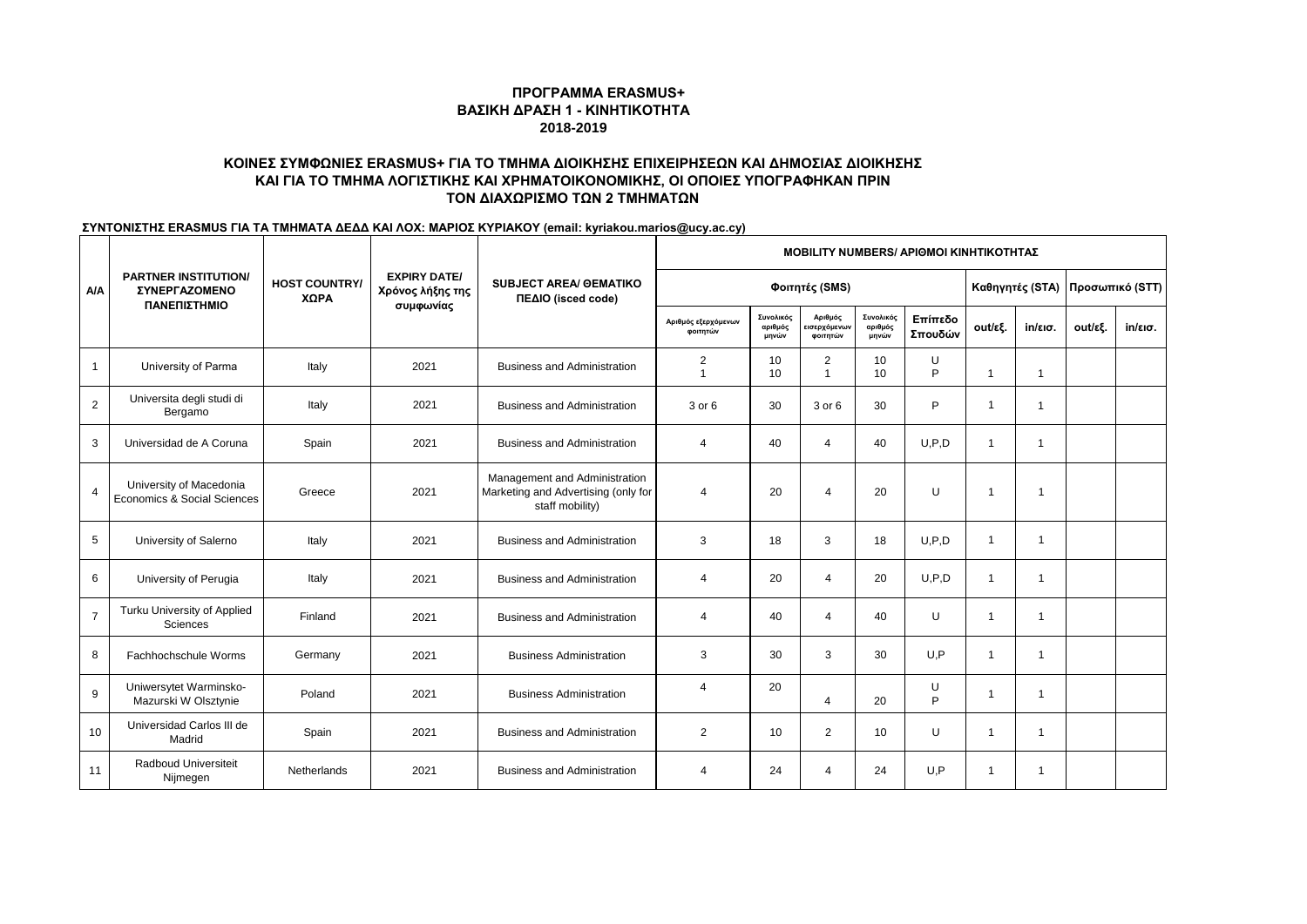# **ΚΟΙΝΕΣ ΣΥΜΦΩΝΙΕΣ ERASMUS+ ΓΙΑ ΤΟ ΤΜΗΜΑ ΔΙΟΙΚΗΣΗΣ ΕΠΙΧΕΙΡΗΣΕΩΝ ΚΑΙ ΔΗΜΟΣΙΑΣ ΔΙΟΙΚΗΣΗΣ ΚΑΙ ΓΙΑ ΤΟ ΤΜΗΜΑ ΛΟΓΙΣΤΙΚΗΣ ΚΑΙ ΧΡΗΜΑΤΟΙΚΟΝΟΜΙΚΗΣ, ΟΙ ΟΠΟΙΕΣ ΥΠΟΓΡΑΦΗΚΑΝ ΠΡΙΝ ΤΟΝ ΔΙΑΧΩΡΙΣΜΟ ΤΩΝ 2 ΤΜΗΜΑΤΩΝ**

|     |                                                                     | <b>HOST COUNTRY/</b><br>ΧΩΡΑ |                                                      | <b>SUBJECT AREA/ GEMATIKO</b><br>ΠΕΔΙΟ (isced code)                           | <b>MOBILITY NUMBERS/ APIOMOI KINHTIKOTHTAΣ</b> |                               |                     |                               |                    |                         |                   |         |                                   |  |
|-----|---------------------------------------------------------------------|------------------------------|------------------------------------------------------|-------------------------------------------------------------------------------|------------------------------------------------|-------------------------------|---------------------|-------------------------------|--------------------|-------------------------|-------------------|---------|-----------------------------------|--|
| A/A | <b>PARTNER INSTITUTION/</b><br><b>ΣΥΝΕΡΓΑΖΟΜΕΝΟ</b><br>ΠΑΝΕΠΙΣΤΗΜΙΟ |                              | <b>EXPIRY DATE/</b><br>Χρόνος λήξης της<br>συμφωνίας |                                                                               | Φοιτητές (SMS)                                 |                               |                     |                               |                    |                         |                   |         | Καθηγητές (STA)   Προσωπικό (STT) |  |
|     |                                                                     |                              |                                                      |                                                                               | Αριθμός εξερχόμενων<br>φοιτητών                | Συνολικός<br>αριθμός<br>μηνών | Αριθμός<br>φοιτητών | Συνολικός<br>αριθμός<br>μηνών | Επίπεδο<br>Σπουδών | out/εξ.                 | $in/\epsilon$ ισ. | out/εξ. | $in/\epsilon$ ισ.                 |  |
| 12  | Athens University of<br><b>Economics and Business</b>               | Greece                       | 2021                                                 | Management and<br>Administration(dpt of business<br>administration)           | $\overline{2}$                                 | 18                            | $\overline{2}$      | 18                            | U                  | $\overline{\mathbf{1}}$ | $\overline{1}$    |         |                                   |  |
|     |                                                                     |                              |                                                      | Management and<br>Administration(dpt of management<br>science and technology) | 4                                              | 36                            | $\overline{4}$      | 36                            | U                  |                         |                   |         |                                   |  |
|     |                                                                     |                              |                                                      | Marketing and advertising(dpt of<br>marketing and communication)              | $\overline{2}$<br>$\overline{2}$               | 18<br>8                       | 2<br>$\overline{2}$ | 18<br>8                       | U<br>P             |                         |                   |         |                                   |  |
| 13  | Katholieke Hogeschool<br>Leuven                                     | Belgium                      | 2021                                                 | Business and administration                                                   | 4                                              | 36                            | 4                   | 36                            | U                  | $\overline{1}$          | -1                |         |                                   |  |
| 14  | University of Hradec Kralove                                        | Czech Republic               | 2021                                                 | <b>Business and Administration</b>                                            | $\overline{2}$                                 | 12                            | $\overline{2}$      | 12                            | U, P               | $\overline{\mathbf{1}}$ | -1                |         |                                   |  |
| 15  | University of Pireaus                                               | Greece                       | 2021                                                 | <b>Business and Administration</b>                                            | 2                                              | 12                            | 2                   | 12                            | U                  | $\overline{1}$          | $\overline{1}$    |         |                                   |  |
| 16  | ISC PARIS - School of<br>Management                                 | France                       | 2021                                                 | <b>Business Administration</b>                                                | 4                                              | 20                            | $\overline{4}$      | 20                            | U, P               | $\overline{1}$          | $\overline{1}$    |         |                                   |  |
| 17  | University of Wrocklaw                                              | Poland                       | 2021                                                 | <b>Business and Administration</b>                                            | 4                                              | 36                            | $\overline{4}$      | 36                            | U                  | -1                      | $\mathbf{1}$      |         |                                   |  |
| 18  | Hochschule Bremen                                                   | Germany                      | 2021                                                 | <b>Business Administration</b>                                                | $\overline{2}$                                 | 10                            | $\overline{2}$      | 10                            | U                  | $\overline{1}$          | -1                |         |                                   |  |
| 19  | L' Universite de Franche -<br>Comte                                 | France                       | 2021                                                 | <b>Business Administration</b>                                                | 4                                              | 36                            | 4                   | 36                            | U, P               | $\overline{1}$          | $\overline{1}$    |         |                                   |  |
| 20  | Universitat Ulm                                                     | Germany                      | 2021                                                 | <b>Business administration</b>                                                | $\overline{2}$                                 | 12                            | $\overline{2}$      | 10                            | U, P               |                         | -1                |         |                                   |  |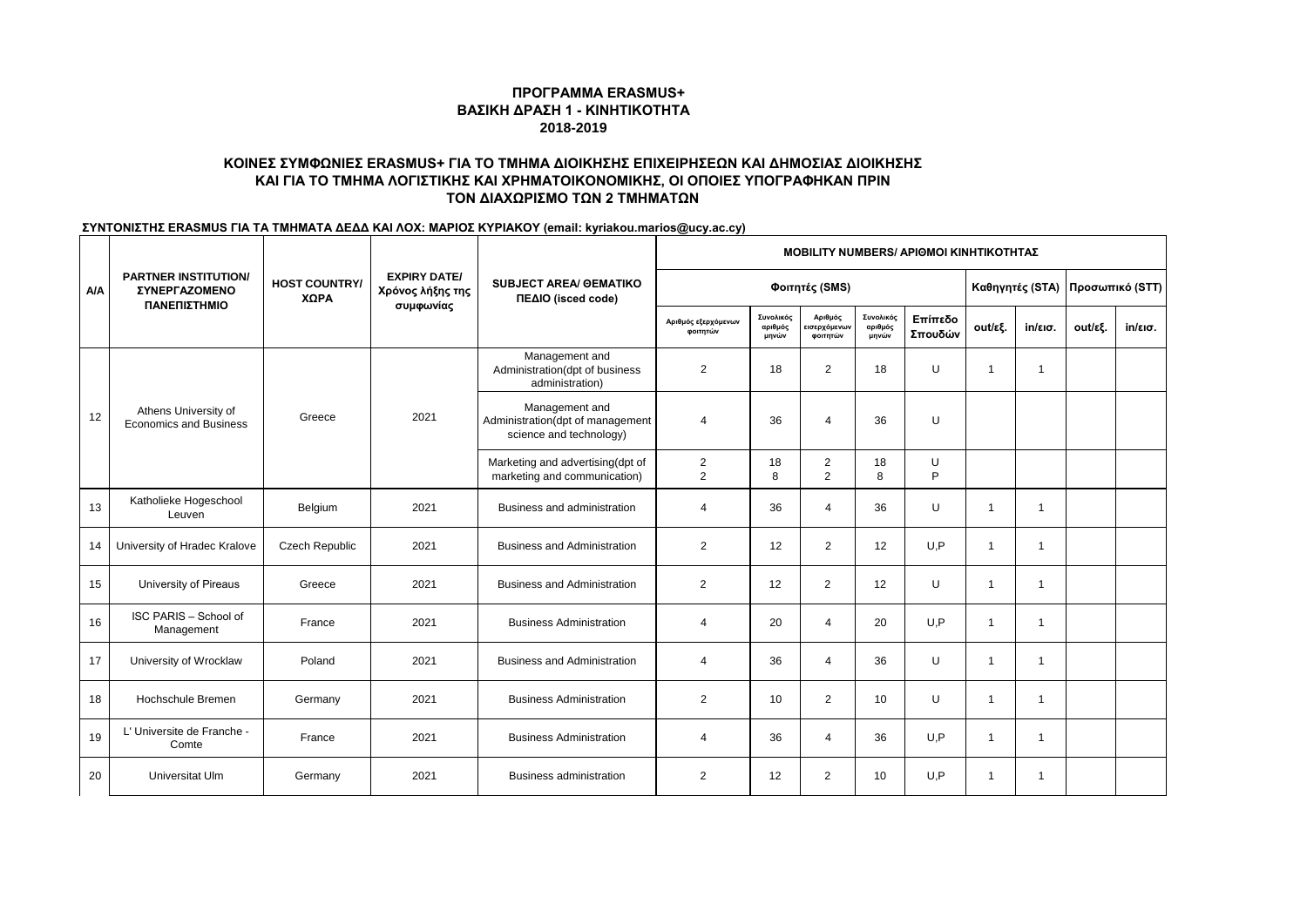# **ΚΟΙΝΕΣ ΣΥΜΦΩΝΙΕΣ ERASMUS+ ΓΙΑ ΤΟ ΤΜΗΜΑ ΔΙΟΙΚΗΣΗΣ ΕΠΙΧΕΙΡΗΣΕΩΝ ΚΑΙ ΔΗΜΟΣΙΑΣ ΔΙΟΙΚΗΣΗΣ ΚΑΙ ΓΙΑ ΤΟ ΤΜΗΜΑ ΛΟΓΙΣΤΙΚΗΣ ΚΑΙ ΧΡΗΜΑΤΟΙΚΟΝΟΜΙΚΗΣ, ΟΙ ΟΠΟΙΕΣ ΥΠΟΓΡΑΦΗΚΑΝ ΠΡΙΝ ΤΟΝ ΔΙΑΧΩΡΙΣΜΟ ΤΩΝ 2 ΤΜΗΜΑΤΩΝ**

|     | <b>PARTNER INSTITUTION/</b><br><b><i>ΣΥΝΕΡΓΑΖΟΜΕΝΟ</i></b><br>ΠΑΝΕΠΙΣΤΗΜΙΟ | <b>HOST COUNTRY/</b><br>ΧΩΡΑ |                                                      | <b>SUBJECT AREA/ OEMATIKO</b><br>ΠΕΔΙΟ (isced code)                                     |                                  | <b>MOBILITY NUMBERS/ APIOMOI KINHTIKOTHTAΣ</b> |                                     |                               |                    |                |              |              |                                 |  |
|-----|----------------------------------------------------------------------------|------------------------------|------------------------------------------------------|-----------------------------------------------------------------------------------------|----------------------------------|------------------------------------------------|-------------------------------------|-------------------------------|--------------------|----------------|--------------|--------------|---------------------------------|--|
| A/A |                                                                            |                              | <b>EXPIRY DATE/</b><br>Χρόνος λήξης της<br>συμφωνίας |                                                                                         | Φοιτητές (SMS)                   |                                                |                                     |                               |                    |                |              |              | Καθηγητές (STA) Προσωπικό (STT) |  |
|     |                                                                            |                              |                                                      |                                                                                         | Αριθμός εξερχόμενων<br>φοιτητών  | Συνολικός<br>αριθμός<br>μηνών                  | Αριθμός<br>εισερχόμενων<br>φοιτητών | Συνολικός<br>αριθμός<br>μηνών | Επίπεδο<br>Σπουδών | out/εξ.        | in/εισ.      | out/εξ.      | $in/\epsilon$ ισ.               |  |
| 21  | Panteion University of Social<br>and Political Sciences                    | Greece                       | 2021                                                 | <b>Business and Administration</b>                                                      | $\overline{2}$                   | 20                                             | 2                                   | 20                            | U                  | $\overline{1}$ | $\mathbf{1}$ |              |                                 |  |
| 22  | FHS KUFSTEIN TIROL<br>UNIVERSITY OF APPLIED<br><b>SCIENCES</b>             | Austria                      | 2021                                                 | <b>Business Administration</b>                                                          | $\overline{4}$                   | 40                                             | 4                                   | 40                            | U                  | $\overline{1}$ | $\mathbf 1$  |              |                                 |  |
| 23  | BA School of Business and<br>Finance<br>(Banku augstskola)                 | Latvia*                      | 2021*                                                | Business and Administration*<br>(*This agreement does not apply<br>for the MBA program) | $\overline{2}$<br>$\overline{1}$ | 10<br>5                                        | $\overline{2}$<br>$\overline{1}$    | 10<br>5                       | U<br>$P^*$         | $\mathbf{1}$   | $\mathbf{1}$ |              |                                 |  |
| 24  | Karel de Grote Hogeschool                                                  | Belgium                      | 2020                                                 | Business and administration                                                             | $\overline{2}$                   | 20                                             | $\overline{2}$                      | 20                            | U                  | $\overline{1}$ | $\mathbf 1$  | $\mathbf{1}$ |                                 |  |
| 25  | Universitat Paderborn                                                      | Germany                      | 2021                                                 | <b>Business Administration</b>                                                          | 3                                | 15                                             | 3                                   | 15                            | U.P                | $\mathbf{1}$   | 1            |              |                                 |  |
| 26  | <b>Hochschule Trier</b>                                                    | Germany                      | 2021                                                 | <b>Business and Administraion</b>                                                       | 5                                | 25                                             | 5                                   | 25                            | U.P                | $\mathbf{1}$   | -1           |              |                                 |  |
| 27  | De Montfort University                                                     | <b>UK</b>                    | 2021                                                 | <b>Business and Administration</b>                                                      | $\overline{2}$                   | 20                                             | $\overline{2}$                      | 20                            | U.P                | $\mathbf{1}$   | $\mathbf{1}$ |              |                                 |  |
| 28  | Kajaani University of Applied<br>Sciences                                  | Finland                      | 2021                                                 | <b>Business and Administration</b>                                                      | $\overline{2}$                   | 10                                             | 2                                   | 10                            | U                  | $\mathbf{1}$   | $\mathbf{1}$ |              |                                 |  |
| 29  | Universite du Luxembourg                                                   | Luxembourg                   | 2021                                                 | <b>Business and Administration</b>                                                      | $\overline{2}$                   | 10                                             | 2                                   | 10                            | U                  |                |              |              |                                 |  |
| 30  | University of Granada                                                      | Spain                        | 2020                                                 | <b>Business and Administration</b>                                                      | 4                                | 20                                             | 4                                   | 20                            | U                  | $\mathbf{1}$   | $\mathbf 1$  |              |                                 |  |
| 31  | Tallinn University of<br>Technology                                        | Estonia                      | 2021                                                 | <b>Business and Administraion</b>                                                       | Δ                                | 40                                             | $\overline{4}$                      | 40                            | U.P                | -1             | -1           |              |                                 |  |